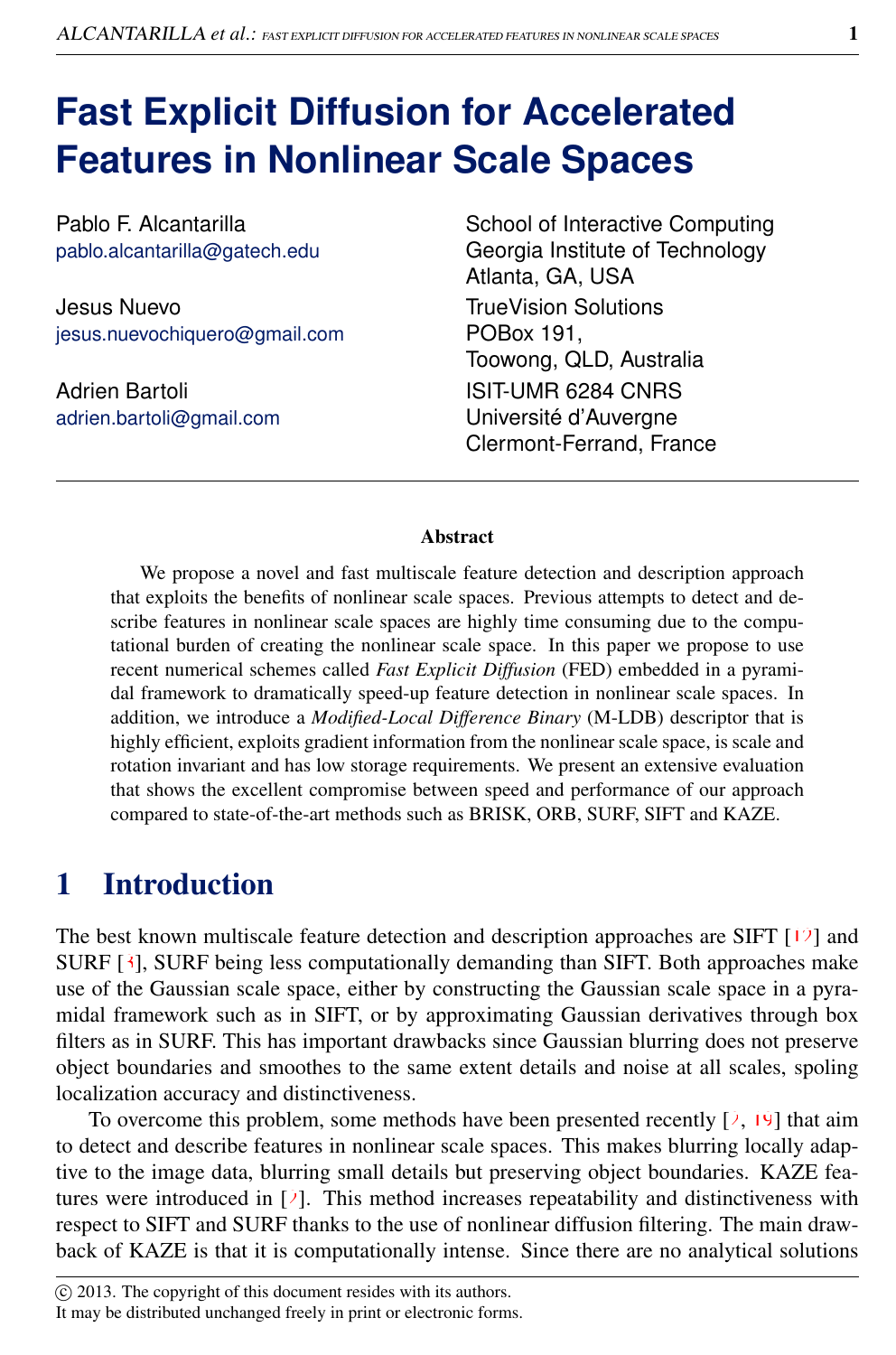to solve the nonlinear diffusion equation, one needs to use numerical methods to approximate the solution. In KAZE, this is done by means of Additive Operator Splitting (AOS) schemes  $[21]$ . While AOS schemes are absolutely stable for any time step and easily parallelizable, they require solving a large system of linear equations to obtain a solution. BF-SIFT features [19] are detected by replacing the standard Gaussian scale space performed by SIFT by an anisotropic scale space using bilateral filtering. BFSIFT improves over SIFT in Synthetic Aperture Radar (SAR) image matching problems where images are corrupted by speckle noise. However, the price to pay is the higher computational complexity of the bilateral filter for building the nonlinear scale space, making this approach prohibitive for real-time image matching applications.

With the proliferation of camera-enabled mobile devices that have limited computational resources, new features have appeared that aim to reduce computational complexity while keeping up to the performance of methods such as SIFT and SURF. ORB [16] and BRISK  $[1]$  speed-up feature detection and description by combining modifications of the FAST corner detector [15] and binary descriptors based on BRIEF [5] with scale and rotation invariance. ORB and BRISK features are much faster to compute than SIFT and SURF, while showing comparable performance mainly for small image transformations.

In this paper we aim to obtain low-computationally demanding features taking advantage of the benefits of nonlinear diffusion filtering. For this purpose, we introduce a recent mathematical framework called Fast Explicit Diffusion (FED)  $\begin{bmatrix} 7, 8 \end{bmatrix}$  to feature detection and description problems. By means of FED schemes, a nonlinear scale space can be built much faster than with any other kind of discretization scheme. Furthermore, FED schemes are extremely easy to implement and are more accurate than AOS schemes. We propose to embed FED schemes in a pyramidal framework with a fine to coarse strategy to speed-up dramatically feature detection in nonlinear scale spaces. We call these features *Accelerated*-KAZE (A-KAZE) due to the dramatic speed-up introduced by FED schemes embedded in a pyramidal framework.

To preserve low computational demand and storage requirement, we also introduce a highly efficient Modified-Local Difference Binary (M-LDB) descriptor. While the original LDB descriptor presented in [22] is neither rotation nor scale invariant as BRIEF is, we build a robust binary descriptor that is rotation and scale invariant and exploits gradient information from the nonlinear scale space, increasing distinctiveness. Our novel A-KAZE features are faster to compute than SURF, SIFT and KAZE and also exhibit much better performance in detection and description than previous methods, including ORB and BRISK.

## 2 Nonlinear Diffusion Filtering

## 2.1 Background

Nonlinear diffusion filtering describes the evolution of the luminance of an image through increasing scale levels as the divergence of a certain *flow* function that controls the diffusion process. These approaches are described by nonlinear partial differential equations (PDEs), due to the nonlinear nature of the involved differential equations that diffuse the luminance of the image through the nonlinear scale space. The classic nonlinear diffusion equation is

<span id="page-1-0"></span>
$$
\frac{\partial L}{\partial t} = \operatorname{div}(c(x, y, t) \cdot \nabla L) , \qquad (1)
$$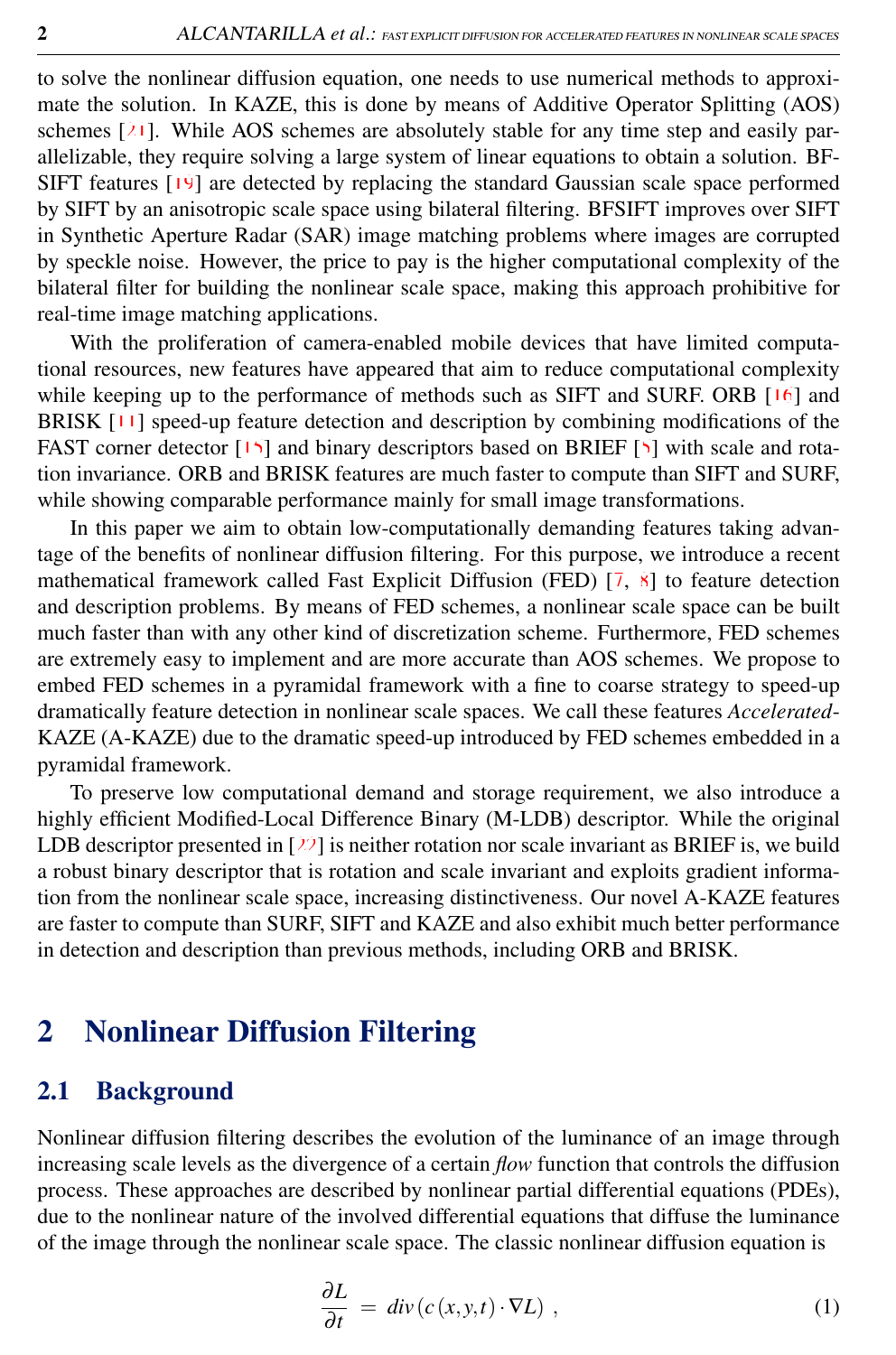where *div* and  $\nabla$  are respectively the divergence and gradient operators, and *L* is the image luminance. Thanks to the introduction of a *conductivity* function (*c*) in the diffusion equation, it is possible to make the diffusion adaptive to the local image structure. The function  $c$ depends on the local image differential structure, and this function can be either a scalar or a tensor. Time *t* is the scale parameter, and larger values lead to simpler image representations. In anisotropic diffusion the image gradient magnitude controls the diffusion at each scale level. This way, the conductivity function *c* is defined as:

$$
c(x, y, t) = g\left(\left|\nabla L_{\sigma}(x, y, t)\right|\right),\tag{2}
$$

where the function  $\nabla L_{\sigma}$  is the gradient of a Gaussian smoothed version of the original image *L*. We consider one of the two conductivity functions introduced in the seminal work of Perona and Malik [14], although other conductivity functions are also possible. The conductivity function  $g_2$  promotes wide regions over smaller ones:

$$
g_2 = \frac{1}{1 + \frac{|\nabla L_{\sigma}|^2}{\lambda^2}}
$$
 (3)

The parameter  $\lambda$  is the contrast factor that controls the level of diffusion. It determines which edges have to be enhanced or kept and which ones have to be cancelled. Since there are no analytical solutions for solving the nonlinear diffusion equation, one needs to approximate the solution by discretizing the PDE. The easiest option is to use *explicit schemes*, since these schemes are straightforward to implement. However, they are computationally intense, since many iterations are needed to reach a desired scale level due to stability problems. Another alternative is using *semi-implicit* schemes that can be solved efficiently using Additive Operator Splitting (AOS) schemes  $[21]$ . AOS schemes are absolutely stable for any step size and can be used for creating nonlinear scale spaces for feature detection and description problems [7]. However, AOS schemes require solving large systems of linear equations at each time step.

### 2.2 Fast Explicit Diffusion

FED combines the advantages of explicit and semi-implicit schemes while avoiding their shortcomings. FED schemes are motivated from a decomposition of box filters in terms of explicit schemes  $\overline{[7, 8]}$ . Iterated box filters approximate Gaussian kernels with good quality and are easy to implement. The main idea is to perform *M* cycles of *n* explicit diffusion steps with varying step sizes  $\tau_j$  that originate from the factorization of the box filter:

<span id="page-2-1"></span><span id="page-2-0"></span>
$$
\tau_j = \frac{\tau_{max}}{2\cos^2\left(\pi \frac{2j+1}{4n+2}\right)}\,,\tag{4}
$$

where  $\tau_{max}$  is the maximal step size that does not violate the stability condition of the explicit scheme. The corresponding stopping time  $\theta_n$  of one FED cycle is obtained as:

$$
\theta_n = \sum_{j=0}^{n-1} \tau_j = \tau_{max} \frac{n^2 + n}{3} \,. \tag{5}
$$

Some of the step sizes  $\tau_j$  from Eq. [4](#page-2-0) may violate stability conditions. However, due to the similarities between FED and box filtering (always stable), we obtain also a stable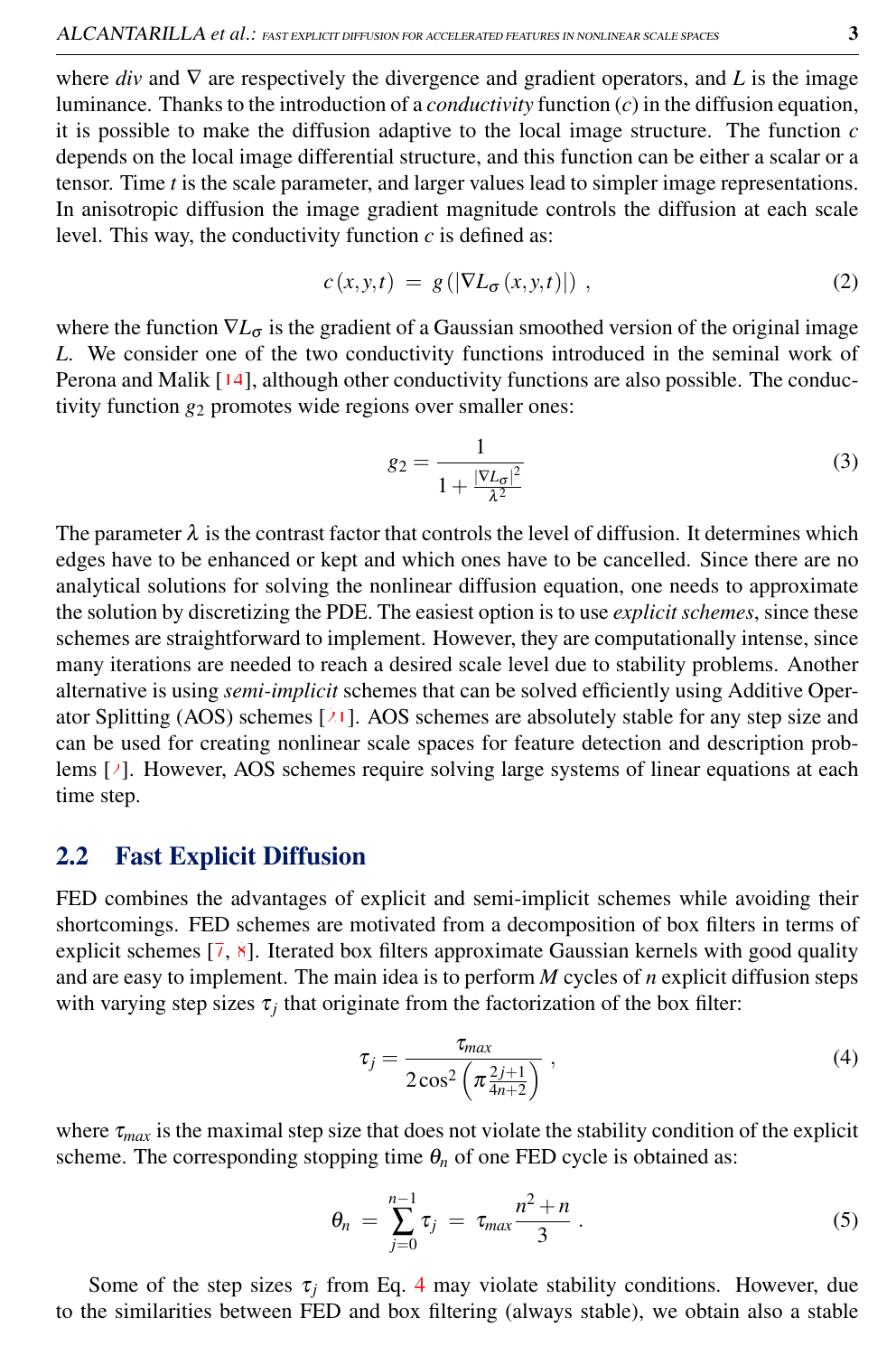scheme at the end of a FED cycle. The discretization of Eq. [1](#page-1-0) using an explicit scheme can be expressed in vector-matrix notation as:

$$
\frac{L^{i+1}-L^i}{\tau} = A(L^i)L^i , \qquad (6)
$$

where  $A(L_i)$  is a matrix that encodes the conductivities for the image and  $\tau$  is a constant time step size such that  $\tau < \tau_{max}$  in order to respect stability conditions. For more details about how to build the matrix  $A(L_i)$  we recommend the reader to check the seminal work of Weickert *et al.* [21]. In the explicit scheme, the solution  $L^{i+1}$  is computed in a direct way from the solution at the previous evolution level  $L^i$  and image conductivities  $A(L^i)$ :

$$
L^{i+1} = (I + \tau A(L^i)) L^i , \qquad (7)
$$

where *I* is the identity matrix. Considering the a priori estimate  $L^{i+1,0} = L^i$ , a FED cycle with *n* variable step sizes  $\tau_j$  is obtained as:

$$
L^{i+1,j+1} = (I + \tau_j A(L^i)) L^{i+1,j}, \qquad j = 0, \dots, n-1.
$$
 (8)

It is important to note here that the nonlinearities from the matrix  $A(L^i)$  are kept constant during the whole FED cycle. Once a FED cycle is done, we compute the new values of the matrix  $A(L^i)$ .

# 3 Accelerated KAZE Features

In this section we describe our novel feature detection and description method. We use FED schemes for building a nonlinear scale space considering anisotropic diffusion. To speedup the construction of the nonlinear scale space, we embed the FED scheme into a fine to coarse pyramidal framework. The pyramidal strategy and FED schemes allow for fast nonlinear scale space construction, suitable for robust feature detection and description.

## 3.1 Building a Nonlinear Scale Space with Fast Explicit Diffusion

Firstly, we need to define a set of evolution times from which we can build the nonlinear scale space. The scale space is discretized in a series of *O* octaves and *S* sub-levels. The set of octaves and sub-levels are identified by a discrete octave index *o* and a sub-level one *s*. The octave and the sub-level indexes are mapped to their corresponding scale  $\sigma$  (pixels) through the following formula:

$$
\sigma_i(o,s) = 2^{o+s/S}, o \in [0...O-1], s \in [0...S-1], i \in [0...M],
$$
\n(9)

where *M* is the total number of filtered images. Now, we need to convert the set of discrete scale levels in pixel units  $\sigma_i$  to time units, since nonlinear diffusion filtering operates in time units. We use the mapping  $\sigma_i \rightarrow t_i$  described in [2] to convert from pixel units to time units:

$$
t_i = \frac{1}{2}\sigma_i^2, i = \{0...M\}.
$$
 (10)

Additionally, the input image can be convolved with a Gaussian of standard deviation  $\sigma_0$  to reduce noise and possible artefacts. From the smoothed input image we compute the contrast factor  $\lambda$  in an automatic way as the 70% percentile of the gradient histogram.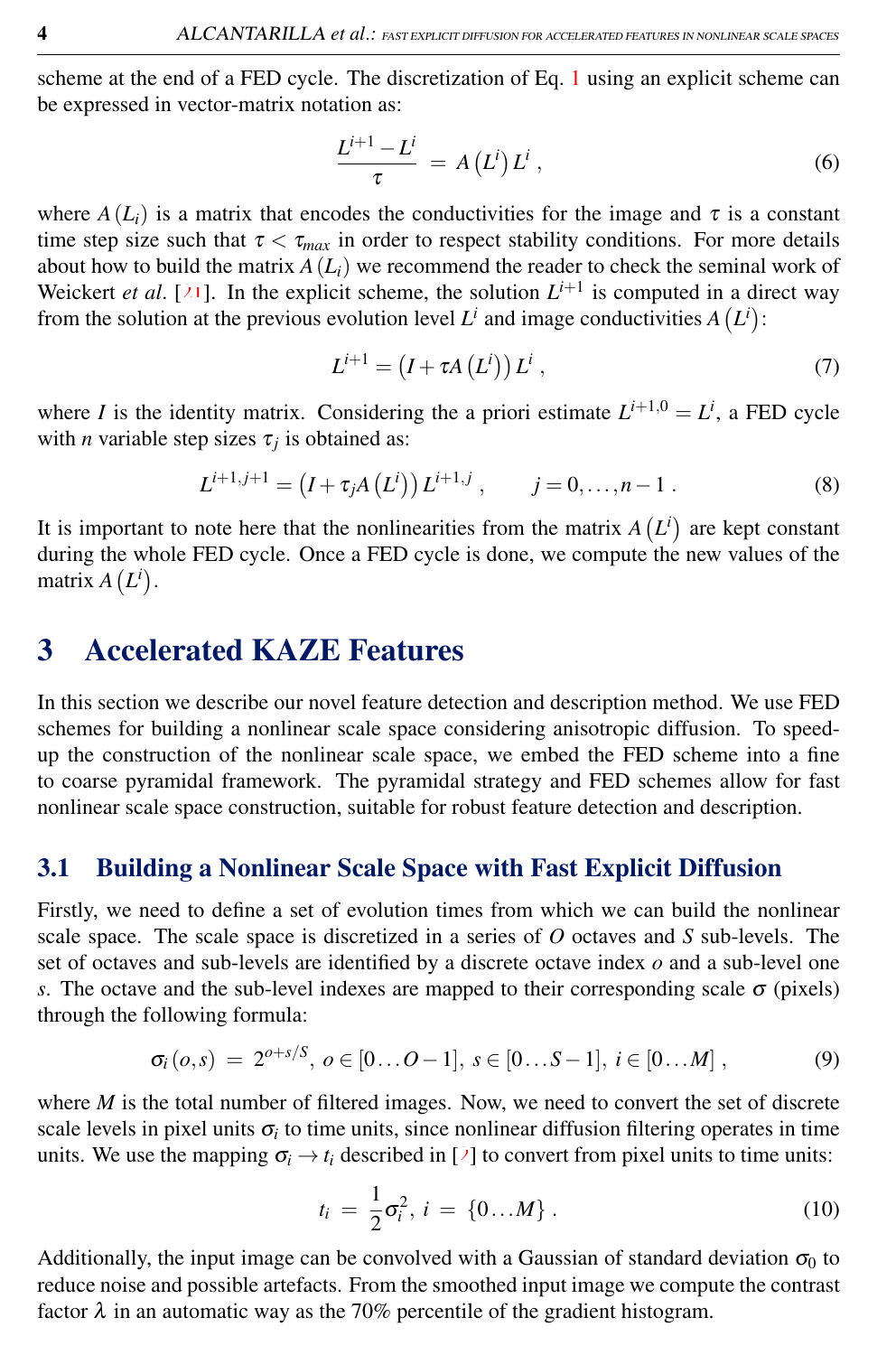Algorithm 1 Pyramidal FED approach for nonlinear diffusion filtering

<span id="page-4-0"></span>**Input** Image  $L^0$ , contrast parameter  $\lambda$ ,  $\tau_{max}$  and set of evolution times *t<sup>i</sup>* **Output** Set of filtered images  $L^i$ ,  $i = 0...M$ 

for  $i = 0 \rightarrow M - 1$  do 1. Compute diffusivity matrix  $A(L^i)$ 2. Set FED outer cycle time  $T = t_{i+1} - t_i$ 3. Compute number of FED inner steps *n* 4. Compute step sizes  $\tau_i$ 5. Set Prior  $L^{i+1,0} = L^i$  $L^{i+1}$  = **FEDCYCLE**( $L^{i+1,0}, A$   $(L^i), \tau_j$ ) if  $o_{i+1} > o_i$  then Downsample  $L^{i+1}$  with mask  $\left(\frac{1}{4}, \frac{1}{2}, \frac{1}{4}\right)$  $\lambda = \lambda \cdot 0.75$ end if end for

<span id="page-4-1"></span>Algorithm 2 FED Cycle function  $\text{FEDCYCLE}(L^{i+1,0}, A(L^{i}), \tau_j)$ for  $j = 0 \rightarrow n-1$  do  $L^{i+1,j+1}=\left(I+\tau_jA\left(L^i\right)\right)L^{i+1,j}$ end for Return  $L^{i+1,n}$ end function

Given the input image and the contrast factor we can start the FED scheme. We use *M* − 1 outer FED cycles and for each cycle we compute the minimum number of inner steps *n*. In the case of 2D images, the maximal step size that does not violate stability conditions is  $\tau_{max} = 0.25$ , considering a grid size of 1 pixel for the image derivatives. We consider that each FED outer cycle covers a cycle time  $T = t_{i+1} - t_i$ . The FED cycle time  $\theta_n$  as defined in Eq. [5](#page-2-1) covers only a discrete set of values. In order to allow arbitrary cycle times *T*, we just need to compute the minimum cycle length *n* with  $\theta_n \geq T$  and then multiply the time steps sizes  $\tau_i$  by the factor  $q = T/\theta_n$ .

In order to speed-up the computation of the nonlinear scale space, we embed the FED scheme into a fine to coarse pyramidal approach. Notice that this approach is different than the *Cascadic* FED approach proposed in [7, 8]. In these works, FED schemes were embedded into a coarse to fine pyramidal decomposition. This is because in applications such as image denoising, inpainting or variational optical flow, one is normally interested in the evolution steady state  $t \to \infty$ . In order to reach the steady state as fast as possible, Cascadic FED propagates the solution from coarse to fine levels. However, in our case we are interested in obtaining a set of filtered images to build a nonlinear scale space from which we can detect and describe features.

Once we reach the last sublevel in each octave, we downsample the image by a factor of 2 using the smoothing mask  $(\frac{1}{4}, \frac{1}{2}, \frac{1}{4})$  and use that downsampled image as the starting image for the next FED cycle in the next octave. After downsamping the image, we need to modify also the contrast parameter  $\lambda$ . The smoothing mask reduces the contrast of an ideal step edge by 25%, and therefore the contrast parameter needs to be multiplied by 0.75. For a better understanding, we summarize the pyramidal FED approach for nonlinear diffusion filtering in Alg. [1.](#page-4-0) In the same way, the FED inner cycle iterations are described in Alg. [2.](#page-4-1)

#### 3.2 Feature Detection

We compute the determinant of the Hessian for each of the filtered images  $L^i$  in the nonlinear scale space. The set of differential multiscale operators are normalized with respect to scale,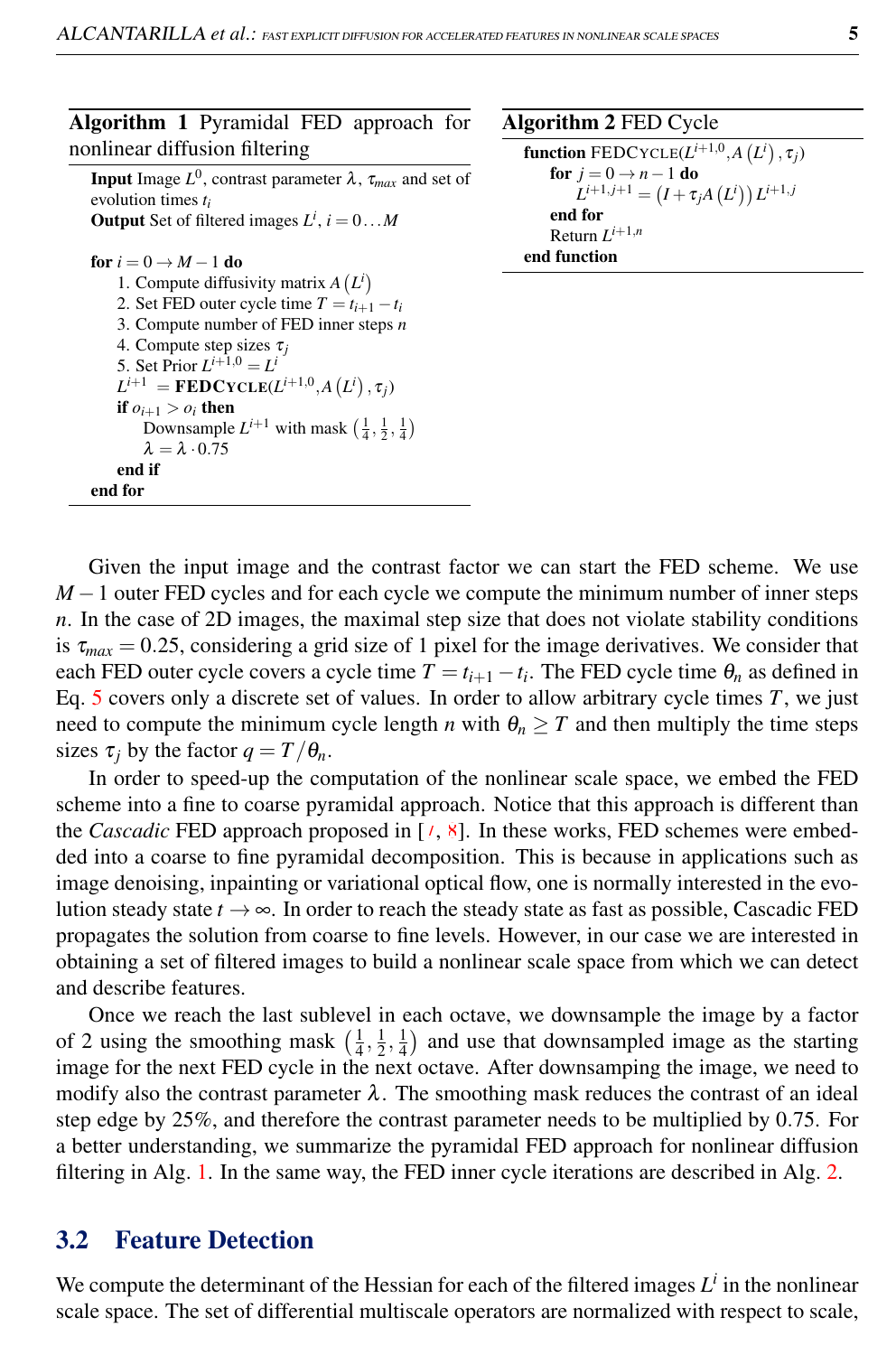using a normalized scale factor that takes into account the octave of each particular image in the nonlinear scale space, i.e.  $\sigma_{i,norm} = \sigma_i/2^{o^i}$ , and

$$
L_{Hessian}^i = \sigma_{i,norm}^2 \left( L_{xx}^i L_{yy}^i - L_{xy}^i L_{xy}^i \right) \,. \tag{11}
$$

For computing the second order derivatives we make use of concatenated Scharr filters with step size σ*i*,*norm*. Scharr filters are known to approximate rotation invariance better than other filters or central differences differentiation [20].

We firstly search for maxima of the detector response in spatial location. At each evolution level *i*, we check that the detector response is higher than a pre-defined threshold and it is a maxima in a window of  $3 \times 3$  pixels. This is done to quickly discard non-maxima responses. Then, for each of the potential maxima, we check that the response is a maxima with respect to other keypoints from level *i* + 1 and *i* − 1, respectively directly above and directly below in a window of size  $\sigma_i \times \sigma_i$  pixels. Finally, the 2D position of the keypoint is estimated with sub-pixel accuracy by fitting a 2D quadratic function to the determinant of the Hessian response in a  $3 \times 3$  pixels neighbourhood and finding its maximum.

<span id="page-5-1"></span><span id="page-5-0"></span>

Figure 1: LDB [22] and proposed M-LDB binary tests between grid divisions around a keypoint, shown for the intensity and the gradients in *x*. M-LDB includes rotation and subsampling that depends on the scale.

## 3.3 Feature Description

Binary descriptors (such as those used in BRIEF, ORB and BRISK) have enjoyed widespread use lately since they can be computed and matched very efficiently. Despite this, only recently insight has been gained into how these binary features actually work. Ziegler *et al.* [23] showed that instead of estimating the gradients of an image as had been previously proposed, these features are a locality sensitive hashing (LSH) of the Kendall's tau metric. They also introduced the LUCID descriptor, an ordering of the pixels of the patch obtained using a stable sorting algorithm. Computing the Kendall's tau distance is however an  $O(n \log n)$  operation so they propose to use the Hamming distance over the rankings. The results of LUCID are slightly worse than those of BRIEF, indicating that the dimensionality reduction performed by the hashing does improve performance.

We propose a *Modified-Local Difference Binary* (M-LDB) that exploits gradient and intensity information from the nonlinear scale space. The LDB descriptor was introduced in  $[22]$  and follows the same principle as BRIEF, but using binary tests between the average of areas instead of single pixels for additional robustness. In addition to the intensity values, the mean of the horizontal and vertical derivatives in the areas being compared is used, resulting in 3 bits per comparison. LDB proposes using various grids of finer steps, dividing the patch in  $2 \times 2$ ,  $3 \times 3$ ,  $4 \times 4$ , etc. grids, as shown in Fig. [1\(a\).](#page-5-0) The averages of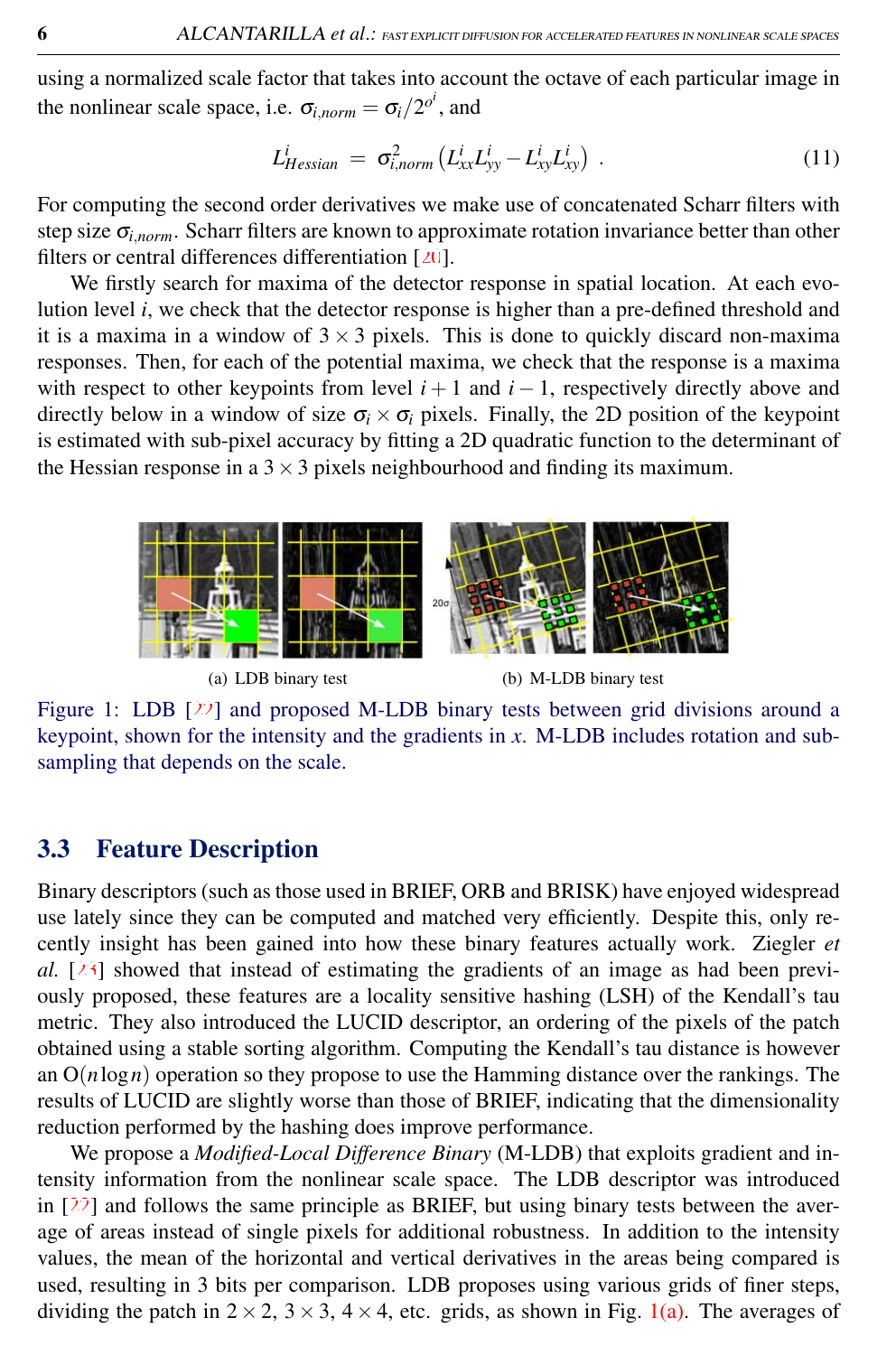those subdivisions are very fast to compute using integral images if the descriptor is upright (not rotation invariant) as in  $[22]$ . However, when considering the rotation of the keypoints integral images can not be used, and visiting all points in a rotated subdivision can be relatively expensive in computation time. Rotation invariance is obtained by estimating the main orientation of the keypoint as in KAZE, and the grid of LDB rotated accordingly. Instead of using the average of all pixels inside each subdivision of the grid, we subsample the grids in steps that are a function of the scale  $\sigma$  of the feature. This approximation of the average performs well in our experiments. The scale-dependent sampling in turn makes the descriptor robust to changes in scale. This process is depicted in Fig. [1\(b\).](#page-5-1) M-LDB uses the derivatives computed in the feature detection step, reducing the number of operations required to construct the descriptor.

Given that M-LDB computes an approximation of the average of the same areas in the intensity and gradient images, the Boolean values that result from the comparisons are not independent of each other. Reducing the size of the descriptor by choosing a random subset of the bits  $[22]$  or with a more elaborated method such as those used in  $[6, 16]$  is expected to improve the results, or at the very least reduce the computational load without decreasing performance.

## 4 Experimental Results

In this section we present experimental results for the combined detection and description performance considering the standard Oxford benchmark [13] with additional experiments under synthetic rotation changes and Gaussian noise. For the latter case we use the *Iguazu* dataset introduced in [2].

We use the VLBenchmarks evaluation from [10] to evaluate the detector repeatability in the Oxford dataset and the synthetic experiments. The VLBenchmark reimplements the protocol introduced in [13] for local detectors evaluation. The detector repeatability measures to what extent do detected regions overlap exactly the same scene region by comparing detected features in two images of the same scene. We consider a correspondence between two regions when the overlap error is smaller than 40%. In addition, we also impose that the error in relative point location for two corresponding regions has to be less than 2.5 pixels, i.e.  $||x_a - H(x_b)|| < 2.5$ , where *H* is the true homography between the images. We compare the performance of A-KAZE with respect to BRISK, ORB, SURF, SIFT and KAZE. For BRISK, ORB, SURF and SIFT we used their OpenCV implementations, while for KAZE we use the original library which is also OpenCV-based<sup>[1](#page-6-0)</sup>.

Fig. [2](#page-7-0) depicts the detector repeatability scores for some sequences from the Oxford dataset plus synthetic rotation and Gaussian noise transformations. For the synthetic changes in rotation we consider the first image from the *Graffiti* dataset. We obtained superior detection results with A-KAZE showing excellent performance in all the experiments. KAZE repeatability scores are close to the ones obtained by A-KAZE, but the detector is several orders of magnitude slower. KAZE performs nonlinear diffusion filtering and feature detection always on the same image resolution. On the other hand, A-KAZE downsamples the image size at each new scale speeding-up the nonlinear scale space construction and detection steps. The reason why downsampling does not have a negative impact in the detector performance, is because the nonlinear diffusion process mainly acts within a fairly small vicinity around

<span id="page-6-0"></span><sup>1</sup>Available from http://www.robesafe.com/personal/pablo.alcantarilla/kaze.html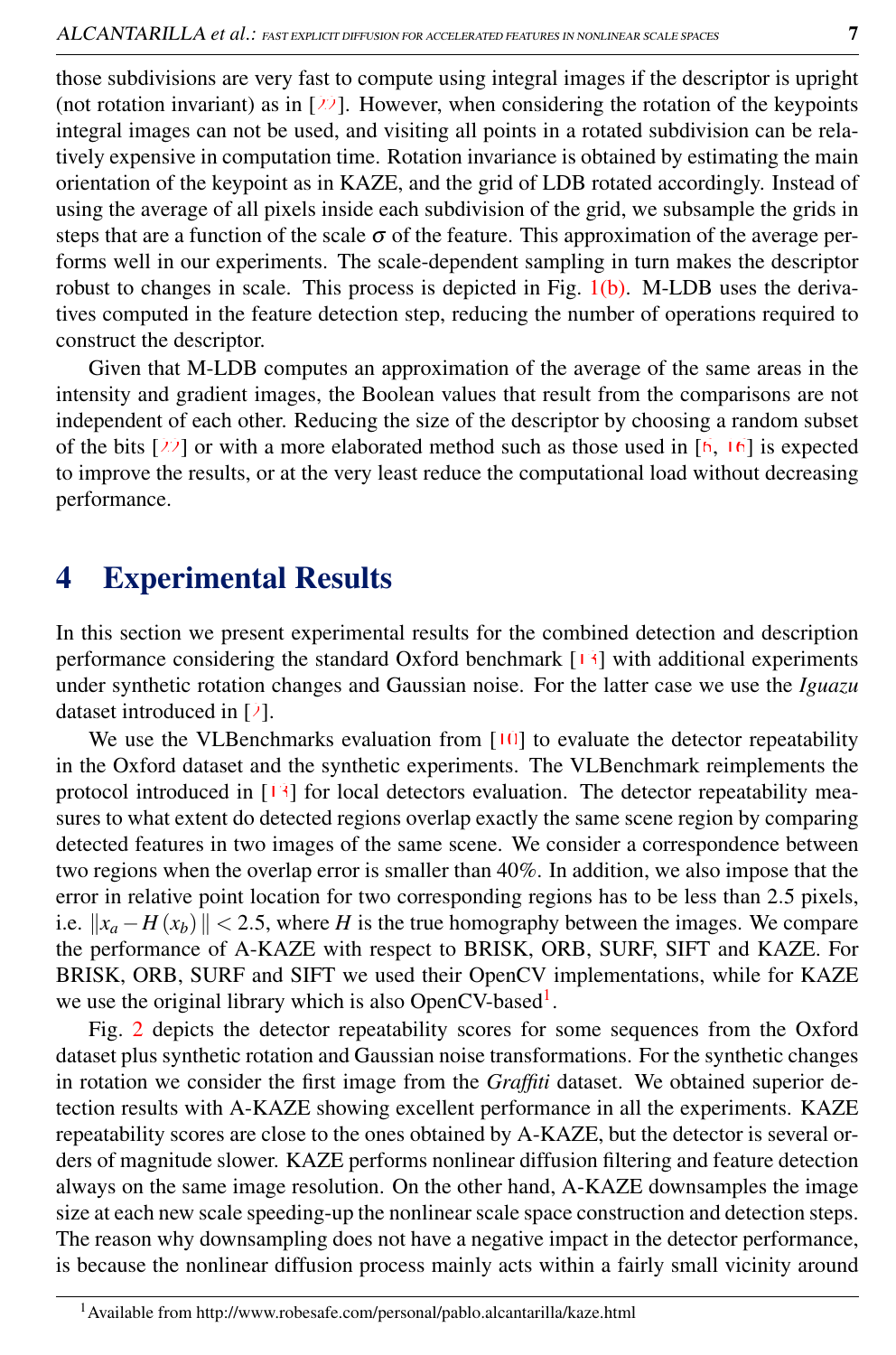each pixel. In addition, another reason why A-KAZE obtains superior results is due to the fact that FED schemes are more accurate than AOS schemes, and therefore the nonlinear diffusion equation is discretized with less error in the FED case.

Regarding fast feature detectors such as ORB and BRISK we found that they undergo a significant drop in performance when adding the pixel location error restriction, especially in the case of BRISK. Note, that our evaluation differs from the one presented in [11] where only overlap area error between features was considered. In addition, the ORB detector does not perform non-maxima suppression between the scales, resulting in duplicate detections within the different pyramid levels in the scale space. We think that one of the reasons why ORB and BRISK have lower detection performance is due to the use of variants of FAST corner detector. As found out in the evaluation of interest points presented in [1], the behaviour of the FAST detector is unreliable for solving image matching problems under large image transformations. For these scenarios, detectors based on the Hessian determinant or Difference of Gaussians should be preferred.



<span id="page-7-0"></span>Figure 2: Detector repeatability score for an overlap area error 40% and error in pixel location of 2.5 pixels. (a) Bikes (b) Boat (c) UBC (d) Wall (e) Iguazu (f) Rotation. Best viewed in color.

Table [1](#page-8-0) shows average combined detection and description performance results considering the *Matching Score* (MS) and *Recall* (RC) as described in [9]. The matching score *MS* = # *Correct Matches*/# *Features*, describes the number of initial features that will result in correct matches. The recall  $RC = # Correct Matches/H Correspondences$ , shares some similarities with the MS, although is influenced by the detector repeatability to find correspondences [13]. We consider a nearest neighbor distance ratio matching criteria [12] using a distance ratio value between descriptor distances of 0.8. To determine a correct match we consider the same criteria as done in the detector evaluation, i.e. overlap area error 40% and error in pixel location of 2.5 pixels.

We also tested the impact of selecting various sizes for the descriptor in the perfor-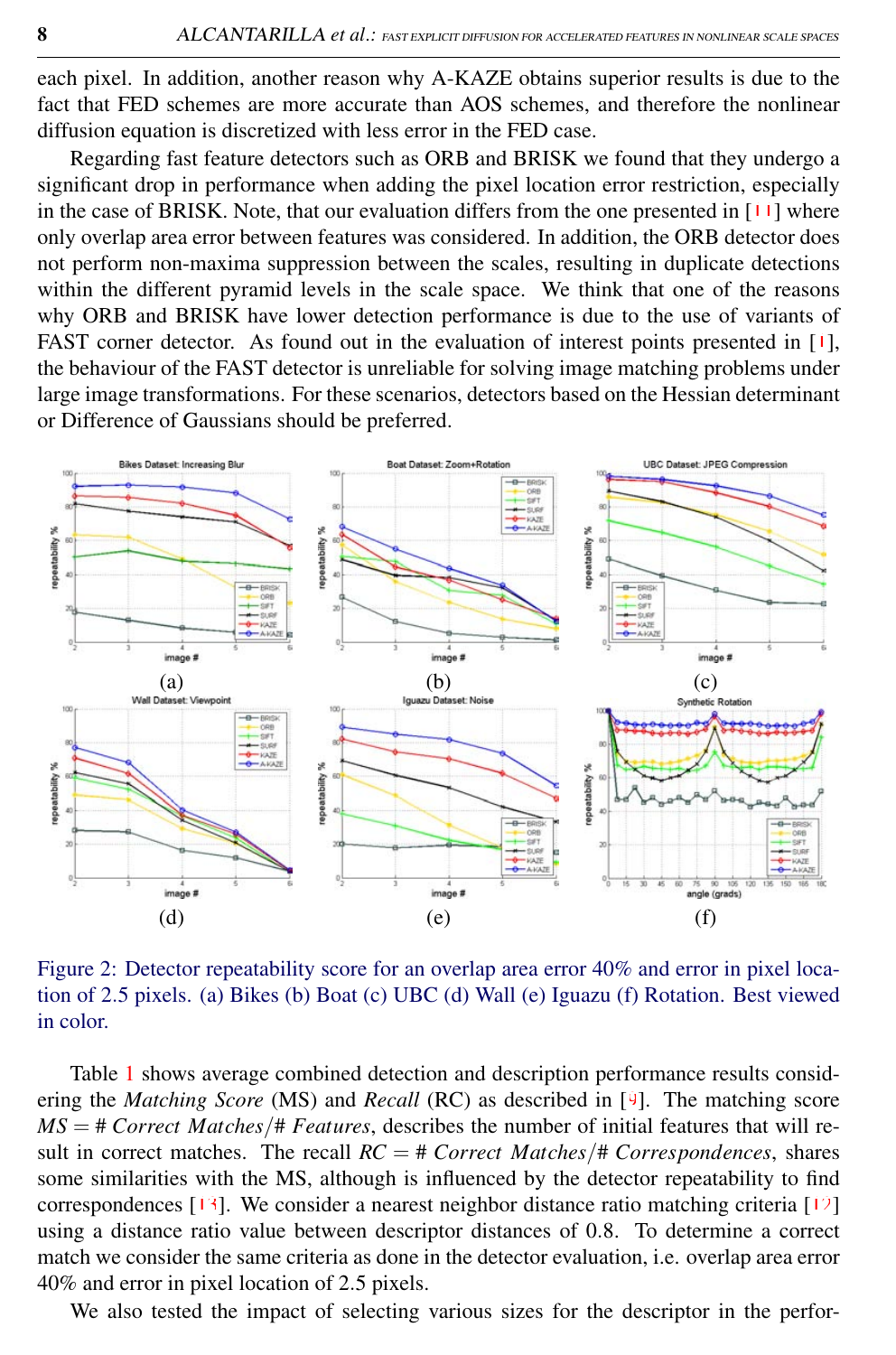mance of M-LDB using a random bit selection scheme [22]. As can be observed in Table [1,](#page-8-0) best MS and RC ratios were obtained by A-KAZE (486 bits) and KAZE in most cases, except for the *Boat* dataset in which SIFT exhibits better recall. Interestingly, A-KAZE with 256 bits obtains very similar performance compared to the full A-KAZE descriptor (486 bits). The light-weight A-KAZE with 64 bits descriptor even outperforms BRISK, ORB, SURF and SIFT in most of the scenarios. Fig.  $3(a)$  shows the percentage

| <b>Features</b> | <b>Size</b> | <b>Bikes</b> |    | <b>Boat</b> |    | <b>UBC</b> |    | <b>Trees</b> |    | Rot.      |    |
|-----------------|-------------|--------------|----|-------------|----|------------|----|--------------|----|-----------|----|
|                 |             | <b>MS</b>    | RC | <b>MS</b>   | RC | CM         | RC | PR           | RC | <b>MS</b> | RC |
| <b>SIFT</b>     | 128 Bytes   | 8            | 69 | 15          | 62 | 33         | 53 | 4            | 29 | 49        | 74 |
| <b>SURF</b>     | 64 Floats   | 27           | 68 | 11          | 52 | 53         | 72 | 7            | 23 | 43        | 70 |
| <b>ORB</b>      | 256 Bits    | 25           | 67 | 7           | 17 | 59         | 78 | 8            | 34 | 47        | 82 |
| <b>BRISK</b>    | 512 Bits    | 3            | 55 | 3           | 37 | 17         | 51 | 3            | 22 | 15        | 69 |
| <b>KAZE</b>     | 64 Floats   | 37           | 81 | 16          | 54 | 74         | 85 | 18           | 53 | 67        | 85 |
| <b>A-KAZE</b>   | 64 Bits     | 42           | 76 | 11          | 33 | 71         | 77 | 12           | 32 | 60        | 86 |
| <b>A-KAZE</b>   | 256 Bits    | 46           | 85 | 15          | 44 | 78         | 85 | 16           | 45 | 63        | 91 |
| <b>A-KAZE</b>   | 486 Bits    | 47           | 87 | 16          | 47 | 79         | 86 | 17           | 48 | 64        | 92 |

<span id="page-8-0"></span>Table 1: Combined detector and descriptor evaluation results for the *Bikes*, *Boat*, *UBC*, *Trees* and synthetic *Rotation* sequences. The highest MS and RC scores are in bold.

*Precision* = # *Correct Matches*/# *Putative Matches* as a function of the number of bits in the descriptor for the *Trees* dataset. For sizes of 92 bits and above, the performance is within a few percentage points of the full descriptor, and plateaus after 128 bits for small image transformations. Fig.  $3(b)$  depicts precision versus the number of channels considered in the M-LDB descriptor for two image pairs from the *Wall* dataset. There is a considerable improvement in precision when considering the three channels in the descriptor (intensity and *x* and *y* derivatives) against using only the intensity.

Finally, Fig. $3(c)$  depicts a timing evaluation of the combined detection and description considering 1000 features extracted from the fist image of the Graffiti dataset. This image has a resolution of  $800 \times 640$  pixels. All timing results were obtained with an Intel Core i7-3770 CPU. We consider the OpenCV implementations of BRISK, ORB, SIFT and SURF since these implementations are highly optimized in terms of speed. In addition, we also show timing results for the original SURF library and SIFT from the VLFeat library [18]. Similarly to the original KAZE code, our implementation is also based in OpenCV. While A-KAZE is more expensive to compute than BRISK and ORB, it is faster than SURF, SIFT and KAZE. More specifically, A-KAZE is several orders of magnitude faster than KAZE while providing similar or even better performance in some scenarios. In addition, due to the use of binary descriptors the matching step can be computed very efficiently using the Hamming distance. In the supplementary material, we compare A-KAZE against BRISK and ORB in a tracking by detection scenario considering a high frame rate object tracking sequence from [24].

# 5 Conclusions and Future Work

In this paper we have introduced FED schemes for feature detection and description problems. By means of FED schemes embedded in a pyramidal approach we can reduce dramatically the computational time spent on building the nonlinear scale space and feature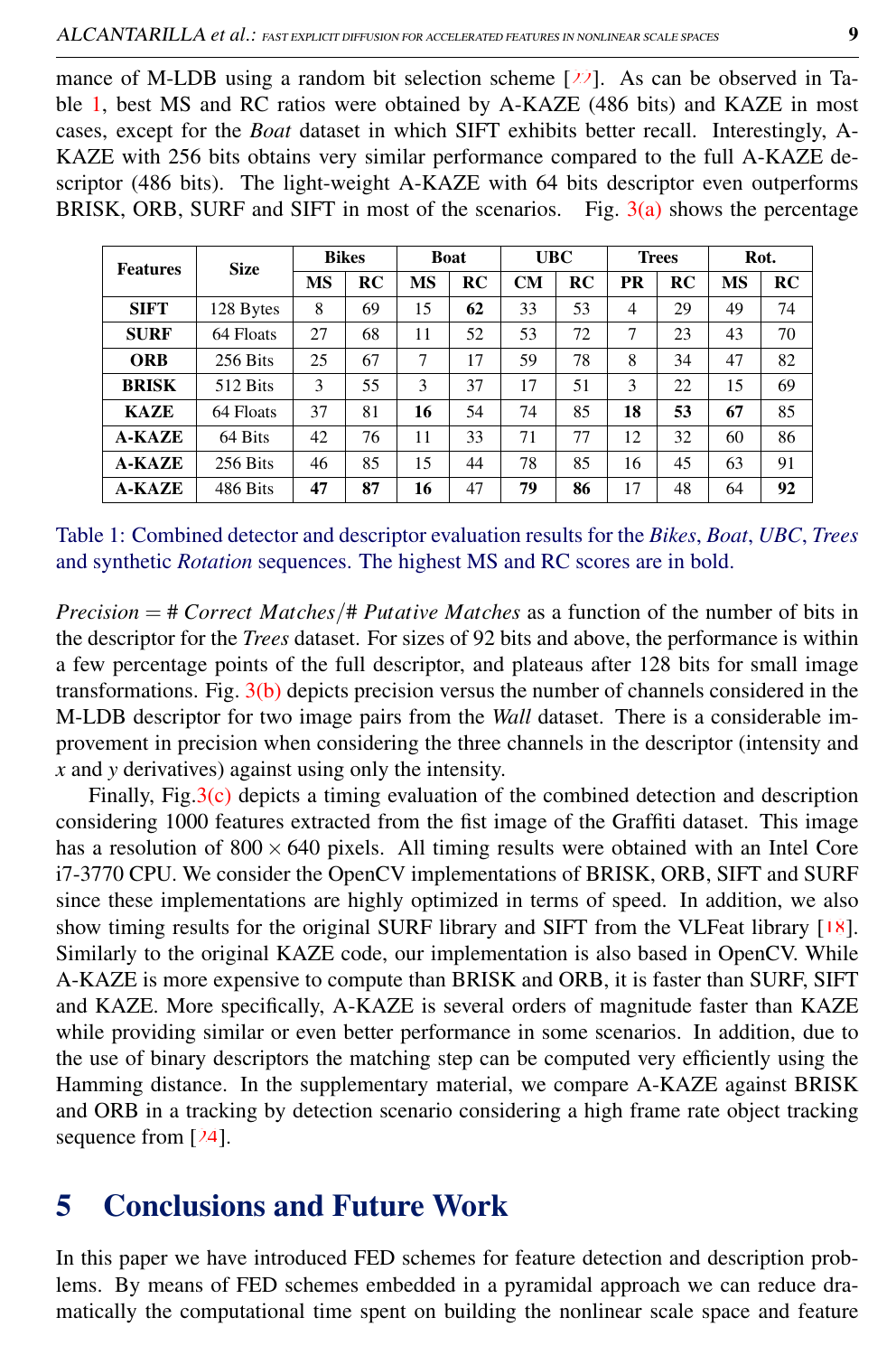<span id="page-9-0"></span>

<span id="page-9-2"></span><span id="page-9-1"></span>Figure 3: Descriptor and timing evaluation. (a) Precision vs # Bits (b) Precision vs # Channels (c) Timing evaluation for the joint method (detection and description) considering 1000 features from the first image of the Graffiti dataset. Best viewed in color.

detection. In addition, we also introduced a novel modification of the LDB descriptor that is highly efficient and invariant to rotation and scale changes. Our A-KAZE features exhibit excellent performance in detection and description, while having low computational and descriptors storage requirements.

As future work we are interested in developing a GPGPU implementation of A-KAZE since FED schemes are very simple to implement and easily parallelizable. We believe that FED schemes will become a very popular tool in computer vision and image processing applications. FED potential applications are not limited to feature detection and description, and also include many different variational problems  $[4, 17]$ . The code of the A-KAZE features is implemented in C++ using some functionalities from the OpenCV library. An open source implementation can be downloaded from: [www.robesafe.com/](www.robesafe.com/personal/pablo.alcantarilla/kaze.html) [personal/pablo.alcantarilla/kaze.html](www.robesafe.com/personal/pablo.alcantarilla/kaze.html).

#### Acknowledgments.

The authors would like to thank Andrew J. Davison and Frank Dellaert for useful discussions. Most of Jesus Nuevo's contributions were made while he was a member of the CI2CV group at CSIRO, Brisbane, Australia.

## **References**

- [1] H. Aanæs, A.L. Dahl, and K.S. Pedersen. Interesting interest points a comparative study of interest point performance on a unique data set. *Intl. J. of Computer Vision*, 97 (1):18–35, 2012.
- [2] P. F. Alcantarilla, A. Bartoli, and A. J. Davison. KAZE features. In *Eur. Conf. on Computer Vision (ECCV)*, pages 214–227, 2012.
- [3] H. Bay, A. Ess, T. Tuytelaars, and L. Van Gool. SURF: Speeded up robust features. *Computer Vision and Image Understanding*, 110(3):346–359, 2008.
- [4] R. Ben-Ari and G. Raveh. Variational depth from defocus in real-time. In *Computer Vision Workshops, IEEE Intl. Conf. on Computer Vision (ICCV)*, pages 522–529, 2011.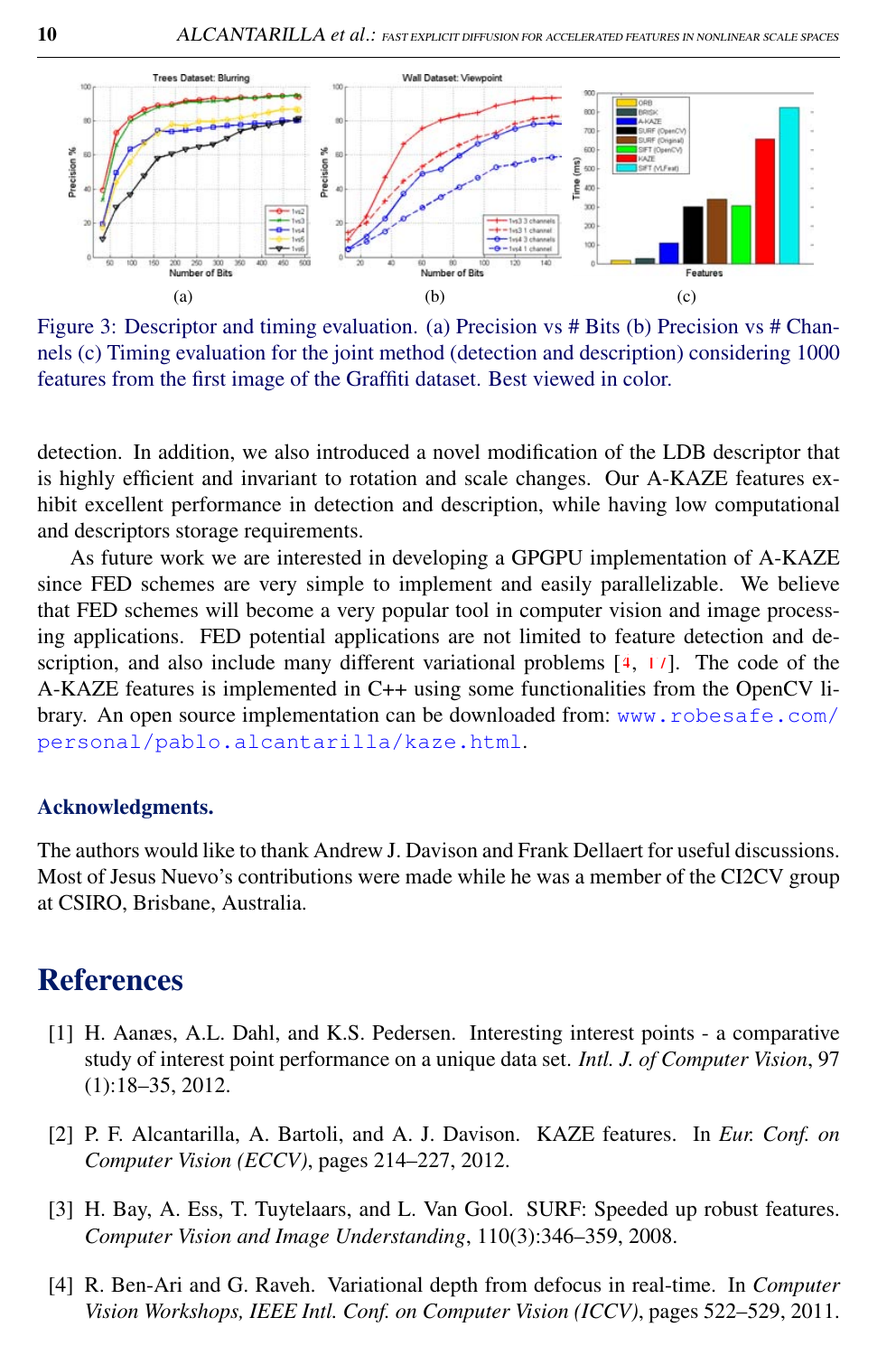- [5] M. Calonder, V. Lepetit, M. Özuysal, T. Trzinski, C. Strecha, and P. Fua. BRIEF: Computing a local binary descriptor very fast. *IEEE Trans. Pattern Anal. Machine Intell.*, 34(7):1281–1298, 2011.
- [6] X. Cao, Y. Wei, F. Wen, and J. Sun. Face alignment by explicit shape regression. In *IEEE Conf. on Computer Vision and Pattern Recognition (CVPR)*, pages 2887–2894, 2012.
- [7] S. Grewenig, J. Weickert, C. Schroers, and A. Bruhn. Cyclic Schemes for PDE-Based Image Analysis. Technical Report 327, Department of Mathematics, Saarland University, Saarbrücken, Germany, March 2013.
- [8] S. Grewening, J. Weickert, and A. Bruhn. From box filtering to fast explicit diffusion. In *Proceedings of the DAGM Symposium on Pattern Recognition*, pages 533–542, 2010.
- [9] J. Heinly, E. Dunn, and J. M. Frahm. Comparative evaluation of binary features. In *Eur. Conf. on Computer Vision (ECCV)*, pages 759–773, 2012.
- [10] K. Lenc, V. Gulshan, and A. Vedaldi. VLBenchmarks. [http://www.vlfeat.](http://www.vlfeat.org/benchmarks/) [org/benchmarks/](http://www.vlfeat.org/benchmarks/), 2012.
- [11] S. Leutenegger, M. Chli, and R. Y. Siegwart. BRISK: Binary robust invariant scalable keypoints. In *IEEE Intl. Conf. on Computer Vision (ICCV)*, pages 2548–2555, 2011.
- [12] D. G. Lowe. Distinctive image features from scale-invariant keypoints. *Intl. J. of Computer Vision*, 60(2):91–110, 2004.
- [13] K. Mikolajczyk, T. Tuytelaars, C. Schmid, A. Zisserman, J. Matas, F. Schaffalitzky, T. Kadir, and L. Van Gool. A comparison of affine region detectors. *Intl. J. of Computer Vision*, 65(1-2):43–72, 2005.
- [14] P. Perona and J. Malik. Scale-space and edge detection using annisotropic diffusion. *IEEE Trans. Pattern Anal. Machine Intell.*, 12(7):1651–1686, 1990.
- [15] E. Rosten and T. Drummond. Machine learning for high-speed corner detection. In *Eur. Conf. on Computer Vision (ECCV)*, Graz, Austria, 2006.
- [16] E. Rublee, V. Rabaud, K. Konolige, and G. Bradski. ORB: an efficient alternative to SIFT or SURF. In *IEEE Intl. Conf. on Computer Vision (ICCV)*, pages 2564–2571, 2011.
- [17] A. Schmidt-Richberg, J. Ehrhardt, R. Werner, and H. Handels. Fast explicit diffusion for registration with direction-dependent regularization. In *Intl. Workshop on Biomedical Image Registration (WBIR)*, pages 220–228, 2012.
- [18] A. Vedaldi and B. Fulkerson. VLFeat: An open and portable library of computer vision algorithms. <http://www.vlfeat.org/>, 2008.
- [19] S. Wang, H. You, and K. Fu. BFSIFT: A novel method to find feature matches for SAR image registration. *IEEE Geosci. Remote Sensing Lett.*, 9(4):649–653, 2012.
- [20] J. Weickert and H. Scharr. A scheme for coherence-enhancing diffusion filtering with optimized rotation invariance. *Journal of Visual Communication and Image Representation*, 13:103–118, 2002.